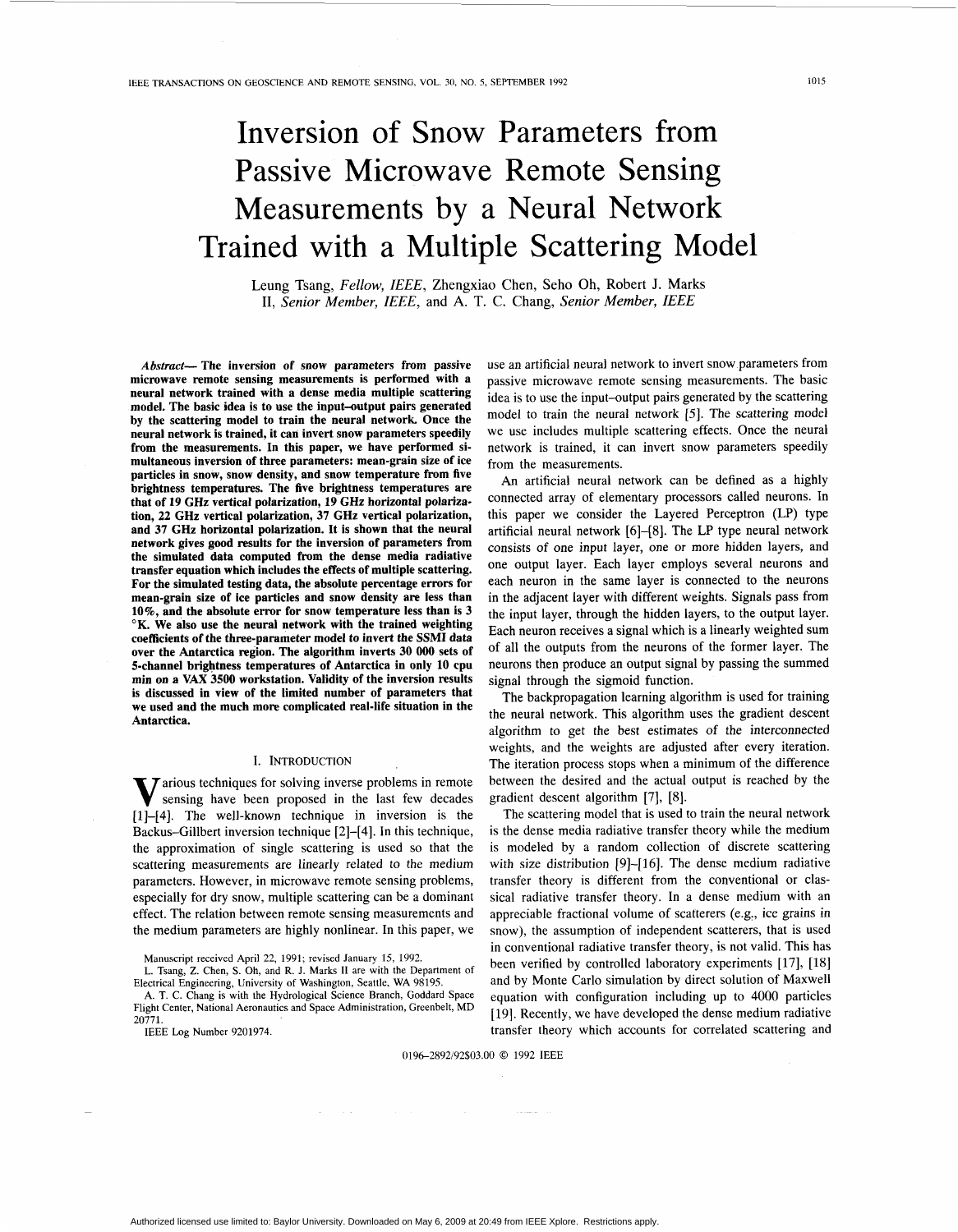j

which are derived from field theory using the quasicrystalline approximation of the Dyson's equation and the correlated ladder approximation of the Bethe-Salpeter equation [9]-[16]. The dense media theory also includes multiple scattering effects and agrees with controlled laboratory experiments [17], [18] and Monte Carlo simulations of direct solution of Maxwell equation [19]. The relations between brightness temperatures and the snow parameters are nonlinear under the dense media multiple scattering model.

We first use the dense media theory to compute the brightness temperatures for a half-space snow medium for the five channels using different combinations of input parameters of mean-grain size of ice particles in snow, snow density, and snow temperature. About 1000 sets of input-output pairs are generated in this manner that are well distributed in meangrain size of ice in snow, snow density, and snow temperature. On a VAX 3500 workstation, it takes about 2 h cpu time to calculate all 5-channel brightness temperatures for these 1000 cases based on dense medium radiative transfer theory. These are used as training data for the neural network. Using the error backpropagation algorithm on these sets results in a set of weighting coefficients. The cpu time for training of 10 000 iterations with these 1000 sets of training data by this backpropagation algorithm is about 24 h on a DEC 3100 workstation. Thus the training time can be large. But once the training is complete, the actual inversion of parameters can be done speedily. We note that the multifrequency and two-polarization measurements are very important for the convergence of the weighting coefficients. Without either of them, there exist several inversions for the same observation. **As** a consequence, the weighting coefficients would not converge when these data were not used. The neural network then is tested by a set of simulated testing data which are also generated by the passive dense medium theory and are randomly distributed in mean-grain size of ice particles in snow, snow density, and snow temperature. We show that the neural network yields good results for the simulated testing data with absolute percentage errors for mean-grain size of ice particles in snow and snow density less than  $10\%$ , absolute error for snow temperature less than  $3^\circ K$ . Our results demonstrate that neural network can perform speedy inversion of parameters from full multiple scattering model. Finally, we also use the neural network with the trained weighting coefficients to invert the SSMI data over the Antarctica region [12]. The algorithm inverts 30 000 sets of 5-channel brightness temperatures of Antarctica in only 10 cpu min on a VAX 3500 workstation. The results are quite encouraging in view of the fact that representation of the entire Antarctica region by three physical parameters is an oversimplified picture.

## **II. DENSE MEDIA RADIATIVE TRANSFER** EQUATION FOR PASSIVE REMOTE SENSING

Consider thermal emission from a half space medium with dielectric particles of permittivity  $\epsilon_s$  embedded in a background medium of permittivity  $\epsilon$ . (Fig. 1, note for the case of snow, the background permittivity  $\epsilon$  is  $\epsilon_0$  of free space and the particle permittivity  $\epsilon_s$  will be that of ice.) The particle

sizes obey a size distribution  $n(a)$  which is the number of particles per unit volume with radii between  $a$  and  $a + da$ . The medium is of uniform temperature *T.* Then the dense media radiative equation for passive remote sensing assume the following matrix form [11] of dimension 2, for  $0 \le \theta \le \pi$ 

$$
\cos\theta \frac{\partial}{\partial z}\bar{I}(z,\theta) = -\kappa_e \bar{I}(z,\theta) + \kappa_e (1-\tilde{\omega})CT\begin{bmatrix}1\\1\end{bmatrix} + \frac{3}{8}\kappa_e \tilde{\omega} \int_0^{\pi} d\theta' \sin\theta' \overline{\bar{P}}(\theta,\theta') \cdot \bar{I}(z,\theta')
$$
\n(1)

where

$$
\bar{I}(z,\theta) = \begin{bmatrix} I_v(z,\theta) \\ I_h(z,\theta) \end{bmatrix}
$$
 (2)

and  $I_v$ ,  $I_h$  are the vertical and horizontal specific intensities, respectively. Also in (1),  $C = K_b K'^2 / (\lambda^2 k^2)$ ,  $K_b$  is Boltzman's constant,  $\lambda$  is free space wavelength,  $K'$  is the real part of the effective wave number in region 1,  $k$  is the free space wave number, and  $\tilde{\omega}$  is the albedo. In (1)

$$
\overline{\overline{P}}(\theta,\theta') = \begin{bmatrix} p_{11}(\theta,\theta') & p_{12}(\theta,\theta') \\ p_{21}(\theta,\theta') & p_{22}(\theta,\theta') \end{bmatrix}
$$
(3)

where

$$
p_{11}(\theta, \theta') = 2\sin^2\theta\sin^2\theta' + \cos^2\theta\cos^2\theta'
$$
 (4)

$$
p_{12}(\theta, \theta') = \cos^2 \theta \tag{5}
$$

$$
p_{21}(\theta, \theta') = \cos^2 \theta' \tag{6}
$$

$$
p_{22}(\theta, \theta') = 1. \tag{7}
$$

The boundary conditions for (1) are, for  $0 \le \theta \le \pi/2$ ,

$$
I_v(z=0,\pi-\theta) = r_v(\theta)I_v(z=0,\theta)
$$
 (8)

$$
I_h(z=0, \pi - \theta) = r_h(\theta)I_h(z=0, \theta)
$$
\n(9)

where

$$
r_v(\theta) = \left| \frac{k^2 \cos \theta - K'(k^2 - K'^2 \sin^2 \theta)^{1/2}}{k^2 \cos \theta + K'(k^2 - K'^2 \sin^2 \theta)^{1/2}} \right| \qquad (10)
$$

$$
r_h(\theta) = \left| \frac{K' \cos \theta - (k^2 - K'^2 \sin^2 \theta)^{1/2}}{K' \cos \theta + (k^2 - K'^2 \sin^2 \theta)^{1/2}} \right|.
$$
 (11)

In  $(9)$ – $(11)$ ,  $K'$  is the real part of the effective propagation constant *K* of the medium which consists of the background and the dielectric particles with size distributions and  $\kappa_e = 2$  $Im(K)$  is the extinction rate of the specific intensity.

After (1) is solved subject to the boundary conditions of (8)–(9), the brightness temperatures in the direction  $\theta_0$ , where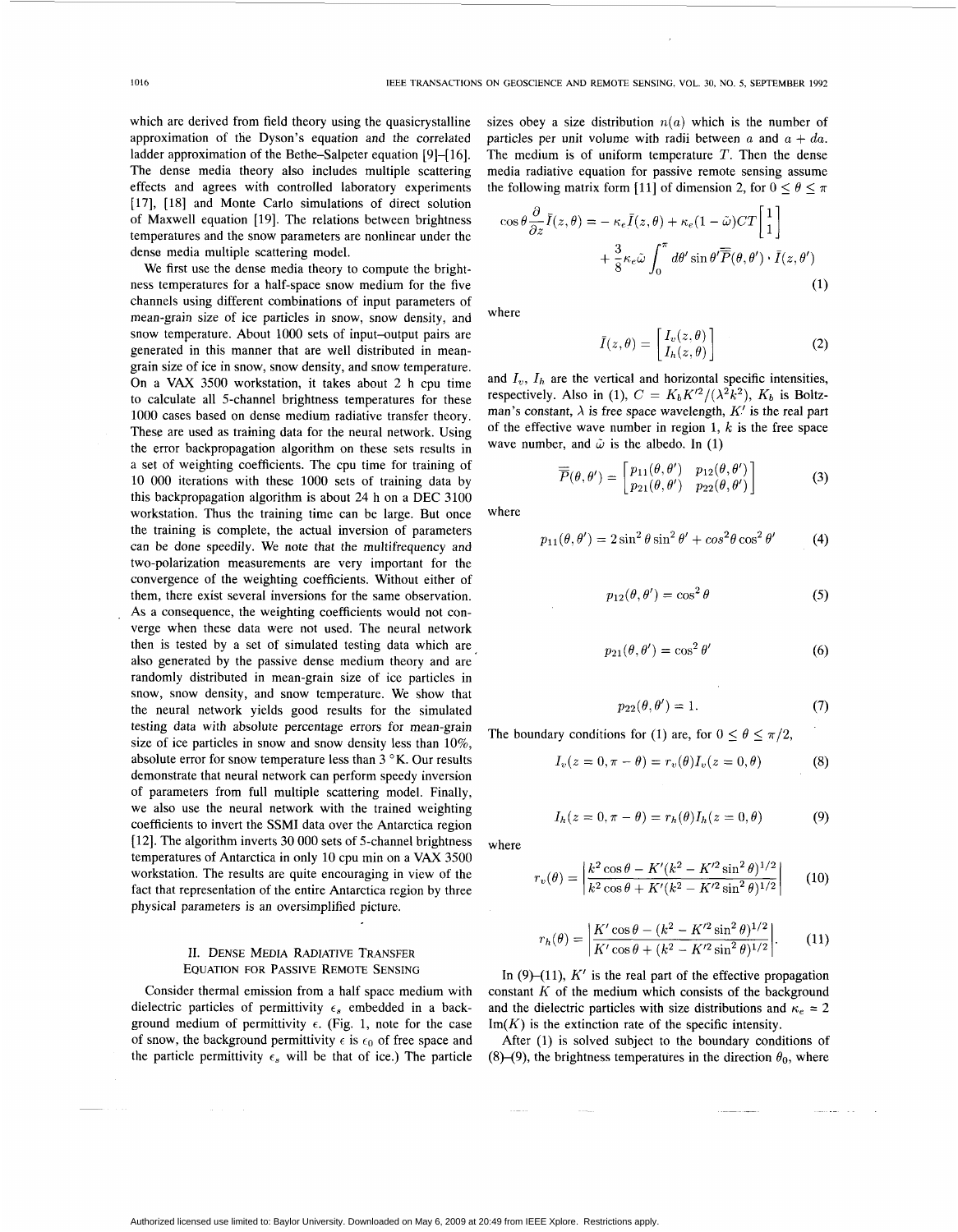

Fig. 1. , Passive remote sensing with observation of brightness temperatures of a half space medium with dielectric particles of permittivity  $\epsilon_s$  embedded in a background medium of permittivity  $\epsilon$ . The particles obey Rayleigh size distribution. The temperature of low half space is T. The observation is in direction  $\theta_0$ 

 $\theta_0 = \sin^{-1}(K' \sin \theta / k)$  is related to  $\theta$  by Snell's law, in region *0* for vertical and horizontal polarizations are give by

$$
\begin{bmatrix} T_{Bv}(\theta_0) \\ T_{Bh}(\theta_0) \end{bmatrix} = \frac{1}{C} \begin{bmatrix} (1 - r_v(\theta))I_v(z = 0, \theta) \\ (1 - r_h(\theta))I_h(z = 0, \theta) \end{bmatrix}.
$$
 (12)

The differences between the dense medium theory and the conventional radiative transfer theory are the calculations of *K*, the extinction rate  $\kappa_e$  and the albedo  $\tilde{\omega}$  in terms of the physical parameters of the medium which are represented by  $\epsilon_s$  and size distribution  $n(a)$ .

The cross pair distribution functions of multiple particle sizes are calculated through the Percus-Yevick approximation [13]-[16] that expresses the correlations in terms of the size distribution  $n(a)$ .

The calculation procedure for  $K$ ,  $\kappa_e$ , and  $\tilde{\omega}$  from  $\epsilon_s$  and  $n(a)$  is as follows. We first discretize  $n(a)$  into *L* sizes:  $a_1, a_2... a_L$ , equally spaced at  $\Delta a$ . Then each size  $a_j$  is represented by a fractional volume  $f_i$  and the number density *n,* which are

$$
f_j = \frac{\Delta a}{2} \bigg[ w(a_j - \frac{\Delta a}{2}) + w(a_j + \frac{\Delta a}{2}) \bigg] \qquad (13)
$$

$$
w(a) = \frac{4\pi}{3}n(a)a^3
$$
 (14)

$$
n_j = \frac{f_j}{\frac{4\pi}{3}a_j^3}.\tag{15}
$$

Using QCA-CP, the effective propagation constant *K* can be calculated from  $f_j$ ,  $n_j$  and  $a_j$  as follows:

log QCA-CP, the effective propagation constant 
$$
K
$$
 can be  
ulated from  $f_j$ ,  $n_j$  and  $a_j$  as follows:

\n
$$
K^2 = k^2 + \frac{3K^2}{\hat{D}} \sum_{l=1}^L f_l \hat{y}_l
$$
\n
$$
\left(1 + i\frac{2K^3}{3\hat{D}} \left(a_l^3 \hat{y}_l + \sum_{j=1}^L a_j^3 8\pi^3 n_j \hat{y}_j H_{jl}(\overline{p} = 0)\right)\right)
$$
\n(16)

$$
\hat{D} = 1 - \sum_{l=1}^{L} f_l \hat{y}_l
$$
\n(17)

and

$$
\hat{y}_j = \frac{k_s^2 - k^2}{3K^2 + (k_s^2 - k^2)}.\tag{18}
$$

In (13)-(18), the subscript *j* refer to a particular species of particle size.  $H_{ij}$  is the three-dimensional Fourier transform of the total correlation function  $h_{jl}(r)$  between a pair of particles of size  $j$  and  $l$  separated by a distance  $r$ . The total correlation function between two particles is :  $h_{jl}(r) = g_{jl}(r) - 1$ , where  $q_{il}(r)$  is the pair distribution function. The pair distribution function  $q_{il}(r)$  is proportional to the conditional probability that a particle of size  $j$  will be found at a distance  $r$  from a given particle of species *1* and vice-versa. Pair function of *g,1* can be computed using the Percus-Yevick approximation  $[13]–[16]$ .

The effective propagation constant is calculated by a simple iteration of (18). The initial guess for *K* is a real value  $K_0$ determined by ignoring the imaginary term in **(18)** and solving the resulting nonlinear equation. The positive root is put into the right-hand side of  $(18)$  to iterate once to get  $K$ . The extinction rate is  $\kappa_e=2$  Im(K). The albedo  $\tilde{\omega}$  is calculated as follows:

$$
\tilde{\omega} = \frac{2|K_0|^4}{\kappa_e |\hat{D}(K_0)|^2} \sum_{l=1}^L f_l \hat{y}_l(K_0)
$$

$$
\left( a_l^3 \hat{y}_l(K_0) + \sum_{j=1}^L a_j^3 8\pi^3 n_j \hat{y}_j(K_0) H_{jl}(\overline{p} = 0) \right). \quad (19)
$$

Using the calculated results of *K,*  $\kappa_e$  and  $\tilde{\omega}$  from  $\epsilon_s$  and  $n(a)$ , the dense media radiative transfer equation can be solved readily to calculate the brightness temperature.

In the following numerical simulation and training of the neural network, we have used **a** Rayleigh size distribution  $[20]$  with

$$
n(a) = \frac{\pi f a}{16\langle a \rangle^5} \exp\left(-\frac{\pi a^2}{4\langle a \rangle^2}\right) \tag{20}
$$

where  $\langle a \rangle$  is the mean radius and f is the fractional volume of all the particles. The fractional volume and the mean radius are defined by

$$
f = \int_0^\infty da \frac{4\pi}{3} a^3 n(a) \tag{21}
$$

$$
\langle a \rangle = \frac{\int_0^\infty daan(a)}{\int_0^\infty dan(a)}.\tag{22}
$$

The advantage of the Rayleigh size distribution is that there are only two parameters  $f$  and  $\langle a \rangle$ .

Thus the medium input physical parameters of the dense where where the medium radiative transfer equation using the Rayleigh size distribution are:

- 1. Complex permittivity of the particles  $\epsilon_s$
- 2. Fractional volume occupied by all the particles *f*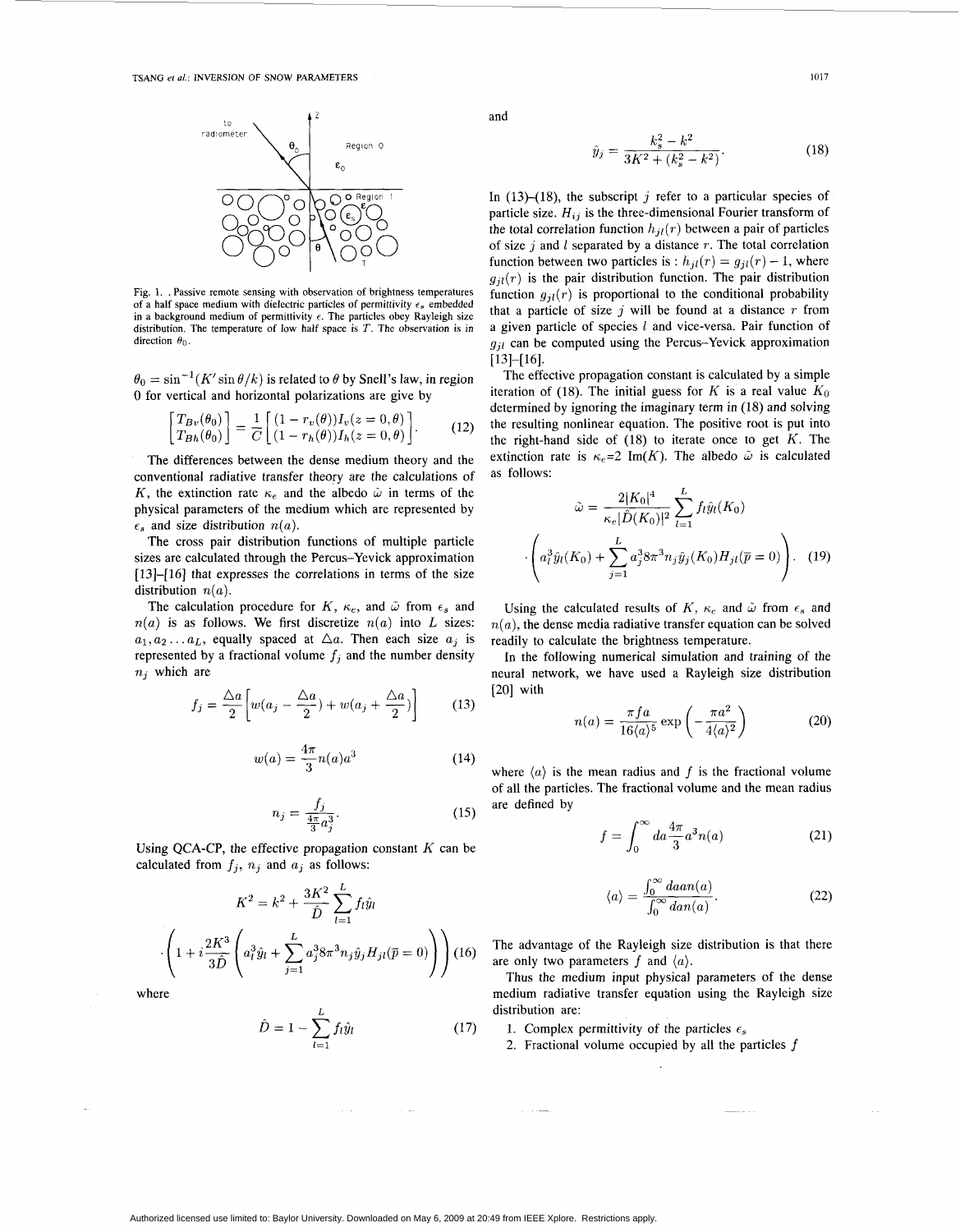

Fig. 2. Structure of a multilayered perceptron-type artificial neural network

#### 3. mean radius  $\langle a \rangle$

4. physical temperature *T* 

From these parameters, the brightness temperatures of vertical and horizontal polarization at specified frequencies and observation angles can be calculated by the above procedure.

#### **111.** THE LAYERED PERCEPTRON

## **A.** *Architecture*

An artificial neural network (ANN) can be defined as a highly connected array of elementary processors called *neurons.* A widely used model called the layered perceptron (LP) ANN is shown in Fig. 2. The LP type ANN consists of one input layer, one or more hidden layers, and one output layer. Each layer employs several neurons and each neuron in a layer is connected to the neurons in the adjacent layer with different weights. Signals flow into the input layer, pass through the hidden layers, and arrive at the output layer. Each neuron receives signals from the neurons of the previous layer linearly weighted by the interconnect values between neurons. The neuron then produces its output signal by passing the summed signal through a sigmoid function [21]-[25].

A total of  $Q$  sets of training data are assumed to be available. Inputs of  $\{i_1, i_2, \ldots, i_Q\}$  are imposed on the corresponding target vectors,  $\{\vec{t_1}, \vec{t_2}, \dots, \vec{t_Q}\}$  on the bottom layer. In the training of the neural network with dense medium multiple scattering theory, we have used Q between 180 and 1000. An example of a calculation of a set of training data is as follows. We fix the complex permittivity if the ice particle in snow such that  $\text{Re}(\epsilon_s) = 3.2\epsilon_0$ ,  $\text{Im}(\epsilon_s) = 0.001\epsilon_0$ . The three parameters are:  $\langle a \rangle = 0.03$  cm,  $f = 0.3$ ,  $T = 270$  °K. Using dense medium transfer theory, we calculate five brightness temperatures at observation angle 53°, we get:  $T_{Bv} = 233°K$ ,  $156^{\circ}K$ ,  $T_{Bh} = 142^{\circ}K$  ar 37 GHz. These together give a set of training data:  $T_{Bh}$  = 216°K at 19 GHz;  $T_{Bv}$  = 219°K at 22 GHz;  $T_{Bv}$  =

$$
\vec{i_1} = \begin{bmatrix} 233 \\ 216 \\ 219 \\ 156 \\ 142 \end{bmatrix} \quad \vec{t_1} = \begin{bmatrix} 0.03 \\ 0.3 \\ 270 \end{bmatrix}
$$

 $\sim$  000  $\sim$ 

All *Q* sets of training data are normalized between 0 and 1. The dimension of  $\vec{i}$  is 5 and the dimension of  $\vec{t}$  is 3. Note: In calculation of brightness temperatures using the parameters of  $\epsilon_s$ ,  $f$ ,  $\langle a \rangle$  and T from dense medium theory, the parameters are the input and the brightness temperatures are the output: However, in using the set of results as training data, the input  $\hat{i}$ is the brightness temperatures, and the output  $\vec{t}$  is the physical parameters. This is because we are using the neural network to do the inverse problem of finding the physical parameters from the brightness temperature.

The training is halted when the average error between the desired and actual outputs of the neural network over the Q training data sets is less than a predetermined threshold. The training time required is dictated by various elements including the complexity of the problem, the number of the training data pairs, the structure of network, and the training parameters used.

## *B. ANN Training*

Although there are other methods, the *Generalized Delta Rule* (GDR) is the technique most commonly used to train the layered perceptron. The following procedure is used. The first vector,  $\vec{i_1}$ , is presented to the LP. The error is mean square error between the actual output and the desired output  $\vec{t_1}$ . The error is used to adjust the neural network weights. A similar adjustment is performed for the training pair  $(i_2, i_2)$ , etc. After all  $Q$  data have been used, the process is repeated until the error is acceptably small.

The output  $O_i$ , from neuron *i*, is connected to the input of neuron *j*, through the interconnection weight  $W_{ij}$ . Except for the input layer, the state of the neuron  $j$  is :

$$
O_j = f(\sum_i W_{ij} O_i)
$$
 (23)

where  $f(x) = 1/(1 + e^{-x})$  and the sum is over all neurons in the adjacent layer. Let the target state of the output neuron be  $t_k$ . Thus, the error at the output neuron can be defined as

$$
E_k = \frac{1}{2}(t_k - O_k)^2
$$
 (24)

$$
E = \sum_{k} E_k \tag{25}
$$

where neuron *k* is the output neuron.

to the gradient error, i.e., The gradient descent algorithm adapts the weights according

$$
\Delta W_{ij} \propto -\frac{\partial E}{\partial W_{ij}} = -\frac{\partial E}{\partial O_j} \frac{\partial O_j}{\partial W_{ij}}
$$
(26)

Specifically, we define the error signal as

$$
S_j = -\frac{\partial E}{\partial O_j} \tag{27}
$$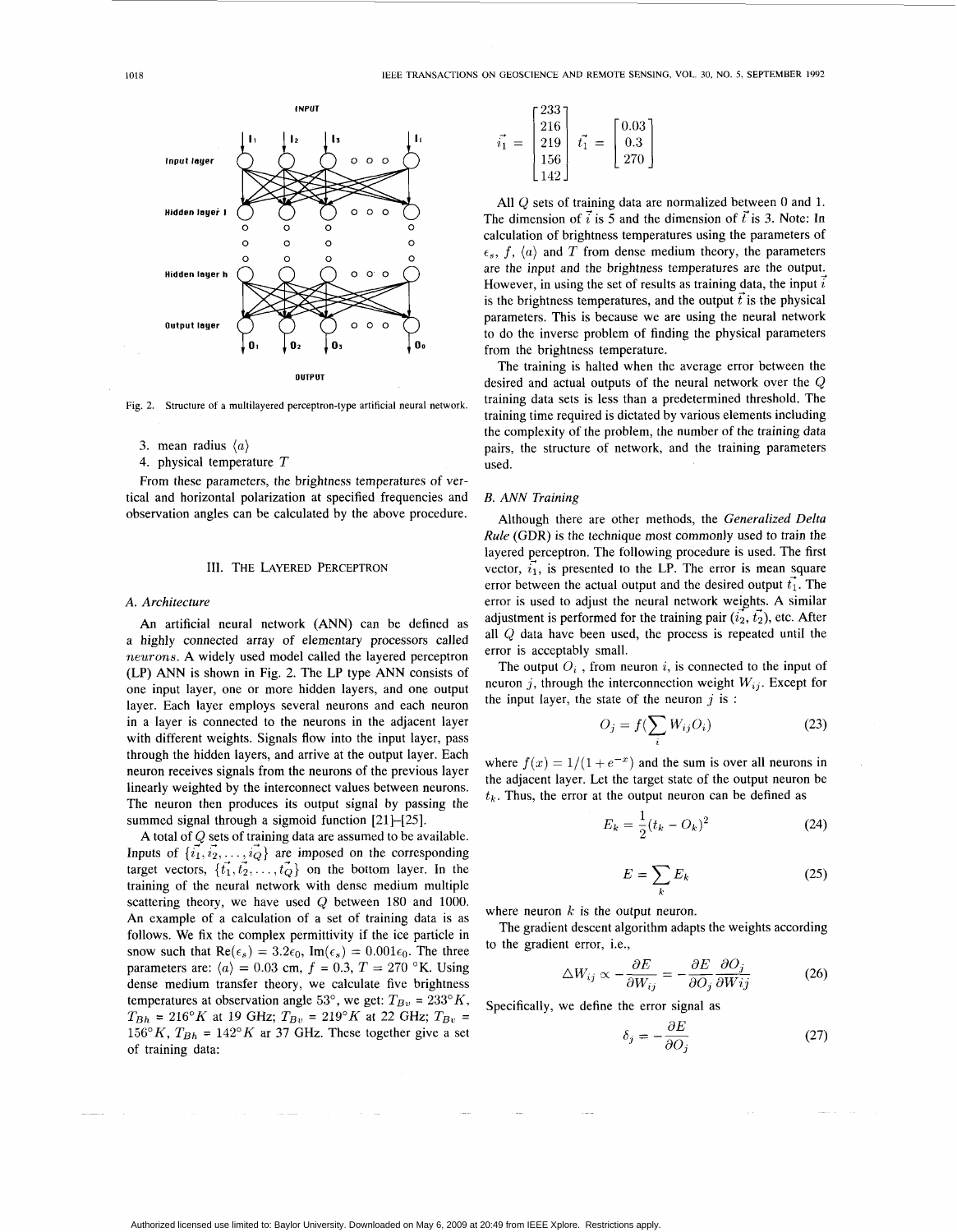With some manipulation, we obtain the following GDR:

$$
\triangle W_{ij} = \eta \delta_j O_i \tag{28}
$$

where  $\eta$  is an adaptation gain.  $\delta_i$  in computed based on whether or not neuron  $j$  is in the output layer. If neuron  $j$ in one of the output neurons,

$$
\delta_j = (t_j - O_j)O_j(1 - O_j)
$$
 (29)

If neuron  $i$  is not in the output layer,

$$
\delta_j = O_j(1 - O_j) \sum_k W_{jk} \tag{30}
$$

In order to improve the convergence characteristic, a momentum gain  $\alpha$  is commonly addended to (28) [26].

$$
\Delta W_{ij}(n+1) = \eta \delta_j O_j + \alpha \Delta W_{ij}(n) \tag{31}
$$

where *n* represents the iteration index.

The training of the neural network is complete if the convergence of weighting coefficients has been achieved. The convergence criterion is that the mean square error at the output must be less than the desired error which is called tolerable error. Layered Perceptrons typically take a great deal of time to train. Once trained, however, for a given input, output can be generated quite rapidly. All that is required is a few multiplications, additions, and the sigmoid function calculation.

# Iv. TRAINING AND **TESTING** OF NEURAL NETWORK BASED ON SIMULATED DATA FROM DENSE MEDIA THEORY

The procedure of training and testing of the neural network is summarized as follows.

The frequencies are set at 19 GHz, 22 GHz, and 37 GHz, which are the SSMI operating frequencies for microwave radiometer. The permittivities of the particles  $\epsilon_s$  are fixed at values that correspond to dry snow at microwave frequencies. The observation angle  $\theta_0$  is set at 53° which is the observation angle used by SSMI.

The physical parameters of the snow medium are represented by:

- 1. Mean-grain size  $a_m$  of the ice particles in snow with assumed Rayleigh size distribution.
- 2. Snow density *d.* The fractional volume *f* occupied by the ice particles in snow is equal to the ratio of snow density to ice density. The ice density we use here is 0.91  $g/cm^{3}$
- **3.** Temperature distribution of the lower half space. We assume the snow medium has a constant temperature *Temp.*

In the range of interest, We use dense medium radiative transfer theory and different combinations of  $a_m(k)$ ,  $d(k)$ , and *Temp(k)* to calculate the brightness temperatures  $T_{19v}(k)$ , noting frequencies in unit of GHz; *v, h* denoting vertical and horizontal, respectively, and *k* denoting the index of the data set. On a VAX 3500 workstation, it takes about 2 h cpu time to calculate all the 5-channel brightness temperatures for 1000  $T_{19h}(k)$ ,  $T_{22v}(k)$ ,  $T_{37v}(k)$  and  $T_{37h}(k)$  with 19, 22, 37 decombinations of  $a_m(k)$ ,  $d(k)$  and  $Temp(k)$ . The input is  $\vec{i}(k)$  $=$  [ computed brightness temperatures  $T_{i\alpha}(k)$  ],  $i\alpha = 19v$ , 19h, 22v, 37v, and 37h, and the output is  $\vec{t}(k) = \alpha$  physical parameters of  $a_m(k)$ ,  $d(k)$ , and  $Temp(k)$  ].  $\vec{i}(k)$  and  $\vec{t}(k)$ have to be normalized between 0 and 1 in order to be used by the neural network. Linear scaling is used here. To have better convergence in the training, the 1000 input-output pairs are randomly shuffled before supplying to the neural network to be trained. Sets of data are generated for the neural network in this manner. Part of them are used as training data, part of them are used as testing data.

Training is done by using the error back propagation algorithm described in Section 111. The training is complete when error threshold is met. On a DEC 3100 workstation, it takes about 24 h cpu time to finish training of 10 000 iterations with 1000 sets of training data. The resultant weighting coefficients are used to invert  $a_m$ ,  $d$  and  $Temp$  from known brightness temperature  $T_{i\alpha}$ .

In this paper, the neural network we use has the following properties: 1) Number of hidden layers is three; 2) number of neurons in each hidden layer is five; 3) tolerable error at output is 0.00001.

# *A. Testing Results with Variation of Number of Iterations*

In this case, we assume  $\epsilon_s = (3 + i0.00025)\epsilon_0$  at 19 GHz,  $\epsilon_s = (3 + i0.00028)\epsilon_0$  at 22 GHz,  $\epsilon_s = (3 + i0.001)\epsilon_0$  at 37 GHz,  $0.01 \text{cm} \le a_m(k) \le 0.055 \text{cm}$ ,  $0.1 \text{g/cm}^3 \le d(k) \le$  $0.7g/cm^3$ , and  $207^{\circ}K \leq Temp(k) \leq 270^{\circ}K$ . We also have and  $a_m(k)$ ,  $d(k)$ , and  $Temp(k)$  as outputs to the neural network.  $T_{19v}(k)$ ,  $T_{19h}(k)$ ,  $T_{22v}(k)$ ,  $T_{37v}(k)$ , and  $T_{37h}(k)$  as inputs,

The testing results are shown in [Figs.](#page-5-0) **3** (a), (b), and (c). Fig. 3(a) shows the error for mean-grain size of ice particles in snow. Fig. 3(b) shows the error for snow density. Fig. 3(c) shows the error for snow temperature. [Figs.](#page-5-0) **3** (a), (b), and (c) demonstrate that increasing the number of iterations results in better convergence to the true value and hence lowers the errors. After 10 000 iterations, the absolute percentage error for mean-grain size is less than 10%; the absolute percentage error for snow density is less than 10%; the absolute error for physical temperature is less than  $3 \text{ }^{\circ} \text{K}$ .

#### *B. Investigation of Multifrequency and Polarization Effects*

We assume  $\epsilon_s = (3 + i0.00025)\epsilon_0$  at 19 GHz,  $\epsilon_s =$  $(3 + i0.00028)\epsilon_0$  at 22 GHz,  $\epsilon_s = (3 + i0.001)\epsilon_0$  at 37 GHz,  $0.01 \text{cm} \le a_m(k) \le 0.055 \text{cm}, 0.1 \text{g/cm}^3 \le d(k) \le 0.7 \text{g/cm}^3,$ and 207  $\mathcal{K} \leq$  Temp(k)  $\leq$  270  $\mathcal{K}$ . We have considered the following three cases:

(1) Brightness temperatures  $T_{19v}(k)$ ,  $T_{22v}(k)$ , and  $T_{37v}(k)$ are inputs,  $a_m(k)$ ,  $d(k)$ , and  $Temp(k)$  are outputs to the neural network. In this case, the input has three vertical brightness temperatures, and has no horizontal brightness temperatures.

(2) Brightness temperatures  $T_{19v}(k)$  and  $T_{19h}(k)$  are inputs,  $a_m(k)$ ,  $d(k)$ , and  $Temp(k)$  are the outputs to the neural network. In this case, the input has both vertical and horizontal brightness temperatures. However, there is only one operating frequency at 19 GHz.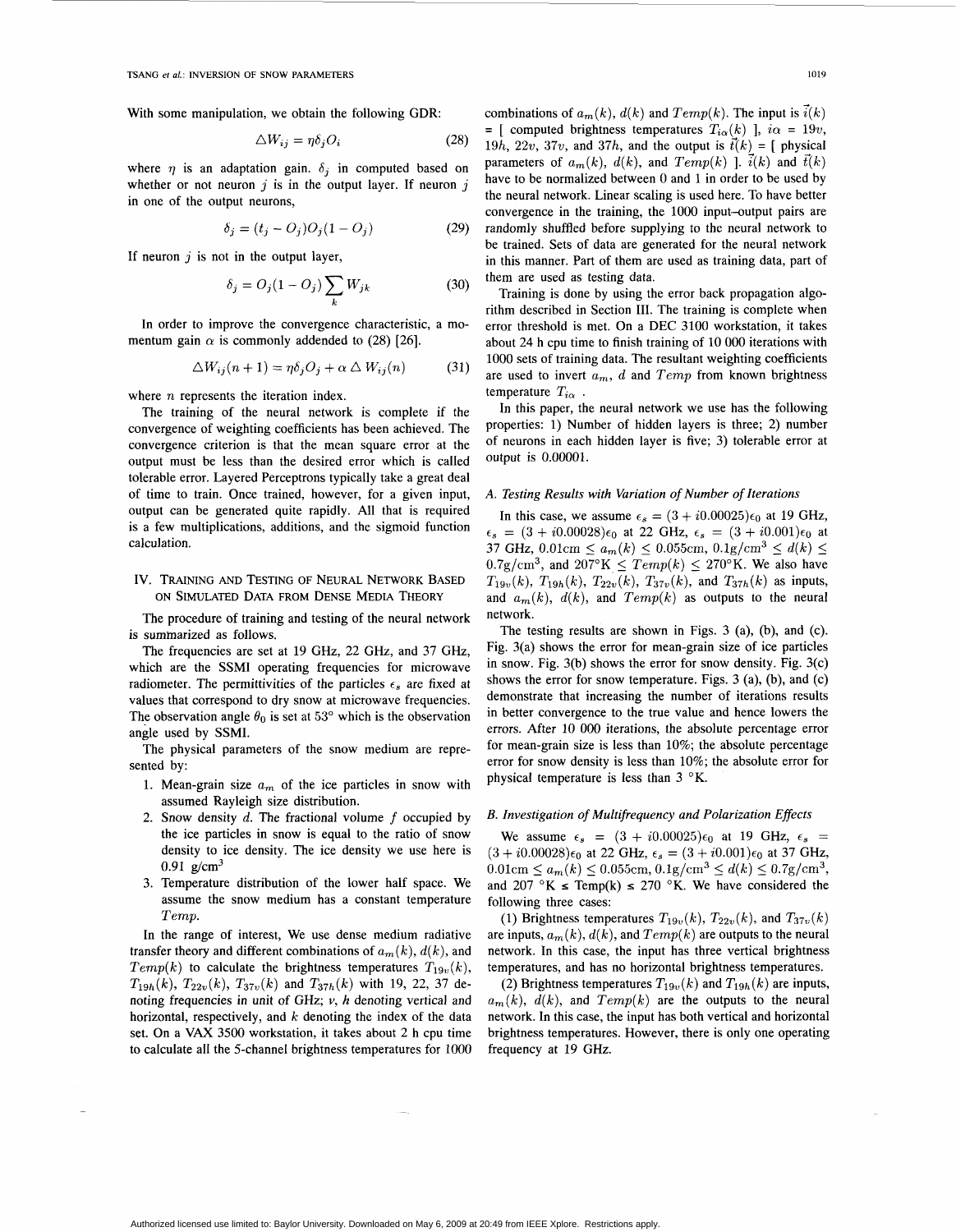<span id="page-5-0"></span>

**Fig. 3. Performance of the neural network with variation** of **number** of **iterations. In case** (l), **the number** of **iterations is** 1000. **In case** (2), **the number**  of **iterations is 5000.** In **case** *(3),* **the number** of **iterations is 10** *000.* **(a) The percentage error** for **mean-grain size** of **ice in snow. (b) The percentage error**  for **snow density. (c) The absolute** error for **snow temperature.** 

(3) Brightness temperatures  $T_{19v}(k)$ ,  $T_{19h}(k)$ , and  $T_{22v}(k)$ are inputs, and  $a_m(k)$ ,  $d(k)$ , and  $Temp(k)$  are outputs to the neural network. In this case, input has both vertical and horizontal brightness temperatures at 19 GHz, and another vertical brightness temperature at *22* GHz.

The testing results are shown in [Figs. 4](#page-6-0) (a), (b), and (c). Fig. 4(a) shows the error for mean-grain size of ice particles in snow. Fig. 4(b) shows the error for snow density. Fig. 4(c) shows the error for snow temperature. [Figs. 4](#page-6-0) (a), (b), and (c) demonstrate that the errors for case **(3)** are much lower than errors for cases (1) and *(2).* This means multifrequency and two-polarization measurements are both important for the convergence of weighting coefficients. Without either one, the weighting coefficients diverge. Snow density is related to the effective permittivity of the snow medium  $[10]$ ,  $[15]$  in the dense medium radiative transfer theory which expresses the effective permittivity as a function of fractional volume of ice particles and ice permittivity. The effective permittivity affects strongly the difference between the vertical and horizontal polarized reflectivities. Since brightness temperature decreases with the increase of reflectivity, the snow density affects the difference between vertical and horizontal brightness temperatures. Thus for the inverse problem, if two-polarization measurements are absent, the neural network lacks information to determine snow density. As a result, the weighting coefficients do not exhibit convergence. Different frequencies will give different ratio of mean-grain radius to wavelength. Volume scattering depends strongly on mean-grain size. For inverse problem, if the multi-frequency measurements are absent, the neural network lacks information to determine mean-grain size. In such a case the weighting coefficients do not converge.

# v. TRAINING BASED ON DENSE MEDIA THEORY AND TESTING ON SSMI DATA

In the previous section, we have demonstrated that neural networks perform very well in the retrieval of parameters from a full multiple scattering dense medium radiative transfer scattering model involving three parameters. The reason for choosing only three medium parameters in this initial study is of the large increase of training time with increase of the number of parameters. (Presently, we are working on a case involving four medium parameters and have good success). Nevertheless, as an illustration, it is important to see what the trained neural network from the previous section of a scattering half space will give when applied to real-life data. The example chosen in this section is that of the Antarctica in winter (July-August) in view of the fact that there is no sharp reflecting boundary in the subsurface of the Antarctica which seems to fit the configuration of half space that is used in previous sections and the winter season fits the dry snow scattering model with zero volumetric water content. However, the real Antarctica is a much more complicated situation than just a half space with three parameters. At least a few more parameters will play important roles in the scattering model. However, these are major points to be considered in the scattering model and not for the neural network. In the following, we first summarize the major parameters that should be added in the future and comment on their relative importance for the Antarctica. Then we illustrate what the trained neural network of three parameters of the previous section will give when applied to the Antarctica data.

1. The foremost important effect not considered in the half space model is the profile-layered structure nature of the subsurface of the Antarctica [27]. The profile includes a gradual increase of snow density from small values at the surface to large values of ice-like situation in the deep subsurface. This layered structure also accounts for the large difference between vertical and horizontal brightness temperatures that are observed in the Antarctica. To incorporate these effects into the model require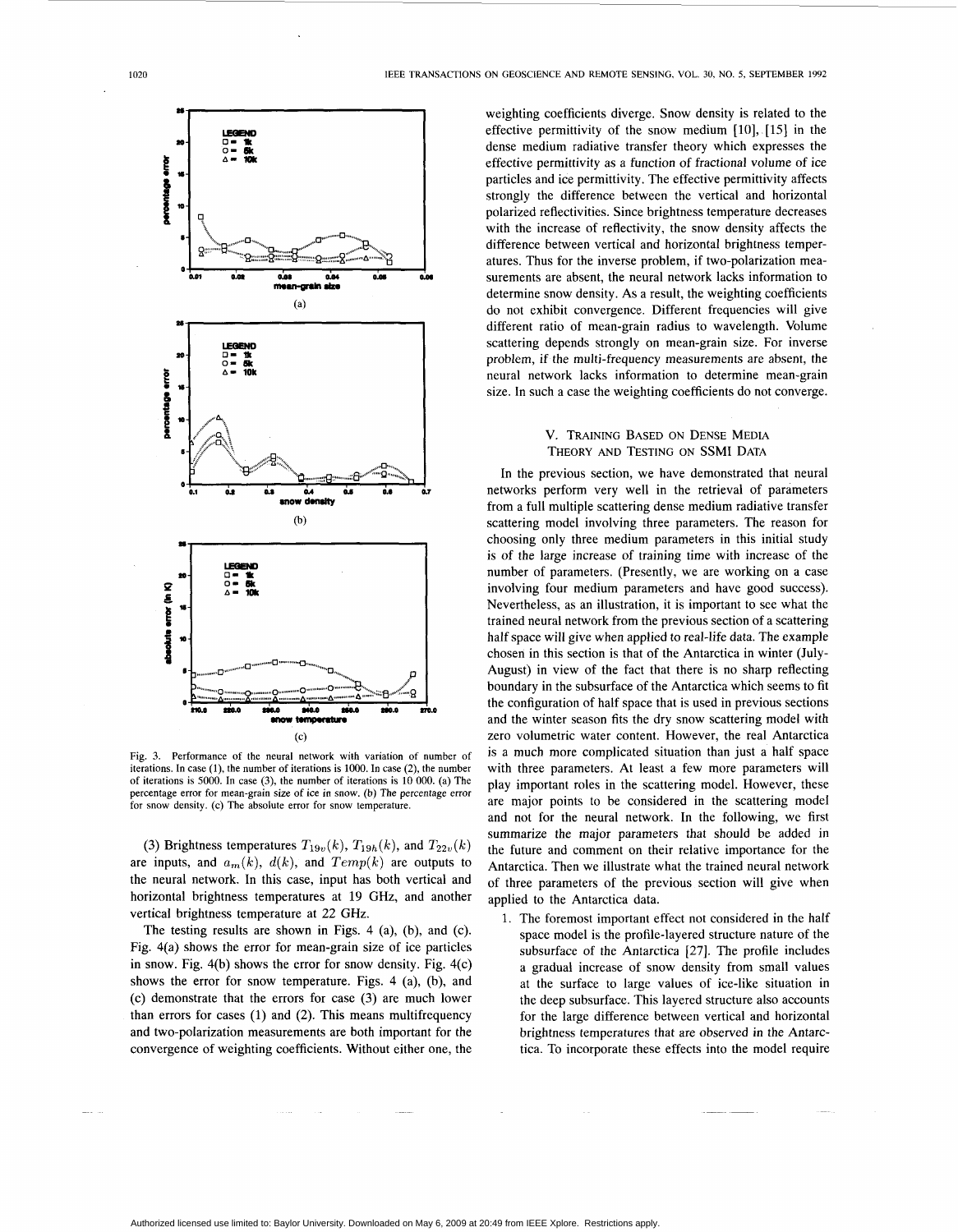<span id="page-6-0"></span>

Fig. **4.** Testing of the neural network in multifrequency and two-polarization effects. In case (1), the input has multifrequency measurements only. In case (2), the input has two-polarization measurements only. In case *(3),* the input has both. **(a)** The percentage error for mean-grain size of ice in **snow.** (b) The percentage error for snow density. (c) The absolute error for **snow** temperature.

several more parameters, including the different surface and subsurface values for snow density, grain size, and temperature and the rates of change with depth.

- 2. Surface roughness parameters are not considered. However, in passive remote sensing of snow over Antarctica, unlike other scattering problems, the air-snow interface in less reflective. Volume scattering, rather than surface scattering, dominates, and surface scattering is less important.
- Snow-melt is not included. However, in this paper, we only apply the inversion to winter dry snow.
- Atmospheric effects are not included. This can be included readily in the radiative theory by introducing more parameters.

The dense media model has been used to match experimental data for different show condition and have been<br>  $\begin{bmatrix}\n\text{ceous}\n\end{bmatrix}$ <br>  $\begin{bmatrix}\n\text{ceous}\n\end{bmatrix}$ <br>  $\begin{bmatrix}\n\text{ceous}\n\end{bmatrix}$ <br>  $\begin{bmatrix}\n\text{ceous}\n\end{bmatrix}$ <br>  $\begin{bmatrix}\n\text{ceous}\n\end{b$ The dense media model has been used to match experimental data for different snow condition and have been compared well with ground truth information **[28].** In this section, we use the neural network trained with passive dense medium theory to invert three snow physical parameters: mean-grain size of ice particles in snow, snow density, and snow temperature, from available **SSMI** data over Antarctica in July/August which are brightness temperatures at 19 GHz vertical polarization, 19 GHz horizontal polarization, 22 GHz vertical polarization, 37 GHz vertical polarization, and 37 GHz horizontal polarization.

> To train the neural network, we assume  $0.01 \text{cm} \le a_m(k) \le$  $0.055cm, 0.1g/cm^3 \leq d(k) \leq 0.7g/cm^3$ , and 207 °K  $\leq$  $Temp(k) \leq 270$  °K, which is the same range as in Section IV. We also used  $T_{19v}(k)$ ,  $T_{19h}(k)$ ,  $T_{22v}(k)$ ,  $T_{37v}(k)$ ,  $T_{37h}(k)$ are inputs,  $a_m(k)$ ,  $d(k)$ ,  $Temp(k)$  are outputs to the neural network. We use  $\epsilon_s = (3 + i0.00025)\epsilon_0$  at 19 GHz;  $\epsilon_s =$  $(3 + i0.00028)\epsilon_0$  at 22 GHz;  $\epsilon_s = (3 + i0.001)\epsilon_0$  at 37 GHz. The model is valid for a large range of  $a_m$  and  $Temp$ . We chose a fairly large range for  $a_m$ , and  $Temp$  so that any possible ground truth is within that range. The iteration number used here is 10 000. A set of weighting coefficients is obtained after the training and is used to invert the physical parameters of snow. Instead of testing on simulated data as done in Section IV, we use the 5-channel brightness temperatures from SSMI data as inputs to the neural network. Then the outputs of the neural network are considered as the three snow physical parameters: mean-grain size of ice in snow, snow density, and snow temperature of the corresponding geophysical terrain. An advantage of using neural network method here is that the amount of SSMI data is voluminous and neural network can process these data speedily with trained weighting coefficients. In this manner we process 30 000 sets of 5-channel brightness temperature SSMI data over Antarctica region in 10 cpu min on a VAX 3500 workstation and produce contour plots of the three physical parameters: mean-grain size of ice particles in snow, snow density, and snow temperature for the Antarctica region. [Fig. 5](#page-7-0) shows the results. Figs. 5(a) and (b) show, respectively, latitudes and longitudes of the Antarctica region which we have investigated, with I and **<sup>J</sup>**showing the corresponding grid coordinates called polar stereographic coordinates. In Fig. 5(c), we show a contour of vertical brightness temperatures at 19 GHz for that region. In Figs. 5(d), (e), and **(f),** we show, respectively, the contour plots of mean-grain size of ice particles in snow, snow density, and snow temperature for the same region.

> To examine the validity **of** the inversion, we take the outputs from the network and use the dense media model to calculate the brightness temperatures again and compare them with the corresponding brightness temperatures from **SSMI** data. For the **SSMI** data all over the region where the latitude is greater than  $70^{\circ}$  [\(Fig.](#page-7-0) 5 (a)), the rms brightness temperature error is 19 °K. The inversion effort in Figs.  $5(a)$ -(f) is encouraging because we represent the entire Antarctica by only three physical parameters which is an oversimplified picture of the Antarctica. The low physical inverted temperature can be attributed to two reasons. First, the data is taken in winter so that the temperature is low. Secondly, Antarctica has a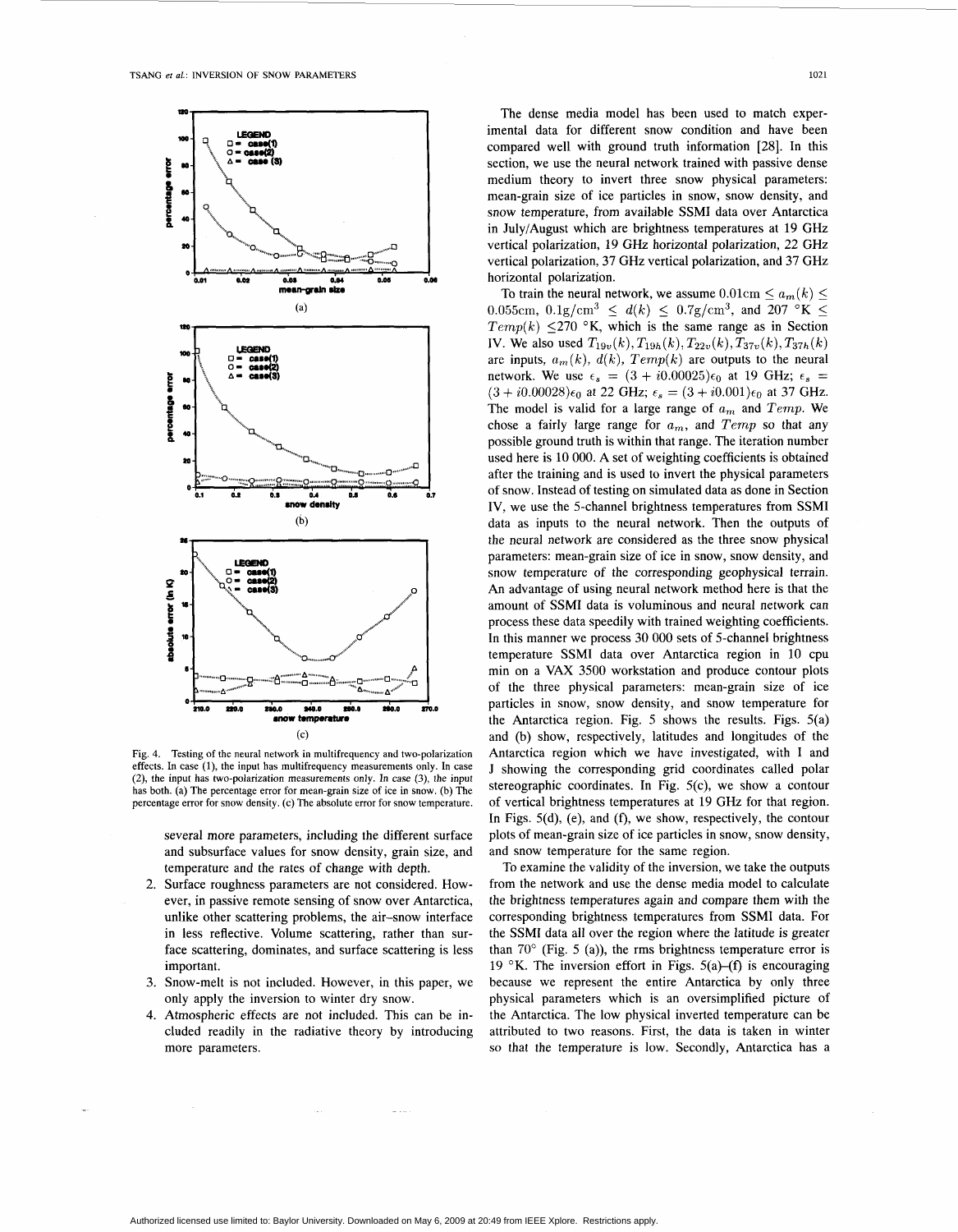$\mathcal{L}_{\text{max}}$  . The mass of  $\mathcal{L}_{\text{max}}$ 

<span id="page-7-0"></span>

Fig. 5. Inversion of snow parameters from five-channel brightness temperatures of SSMI data. I, J are the polar stereographic coordinates used by SSMI satellites. (a) Corresponding latitudes. (b) Corresponding longitudes.

 $\sim$   $\sim$ 

 $\sim$ 

 $\sim$  -construction of  $\sim$ 

 $\ddot{\phantom{a}}$ 

 $\sim$   $\sim$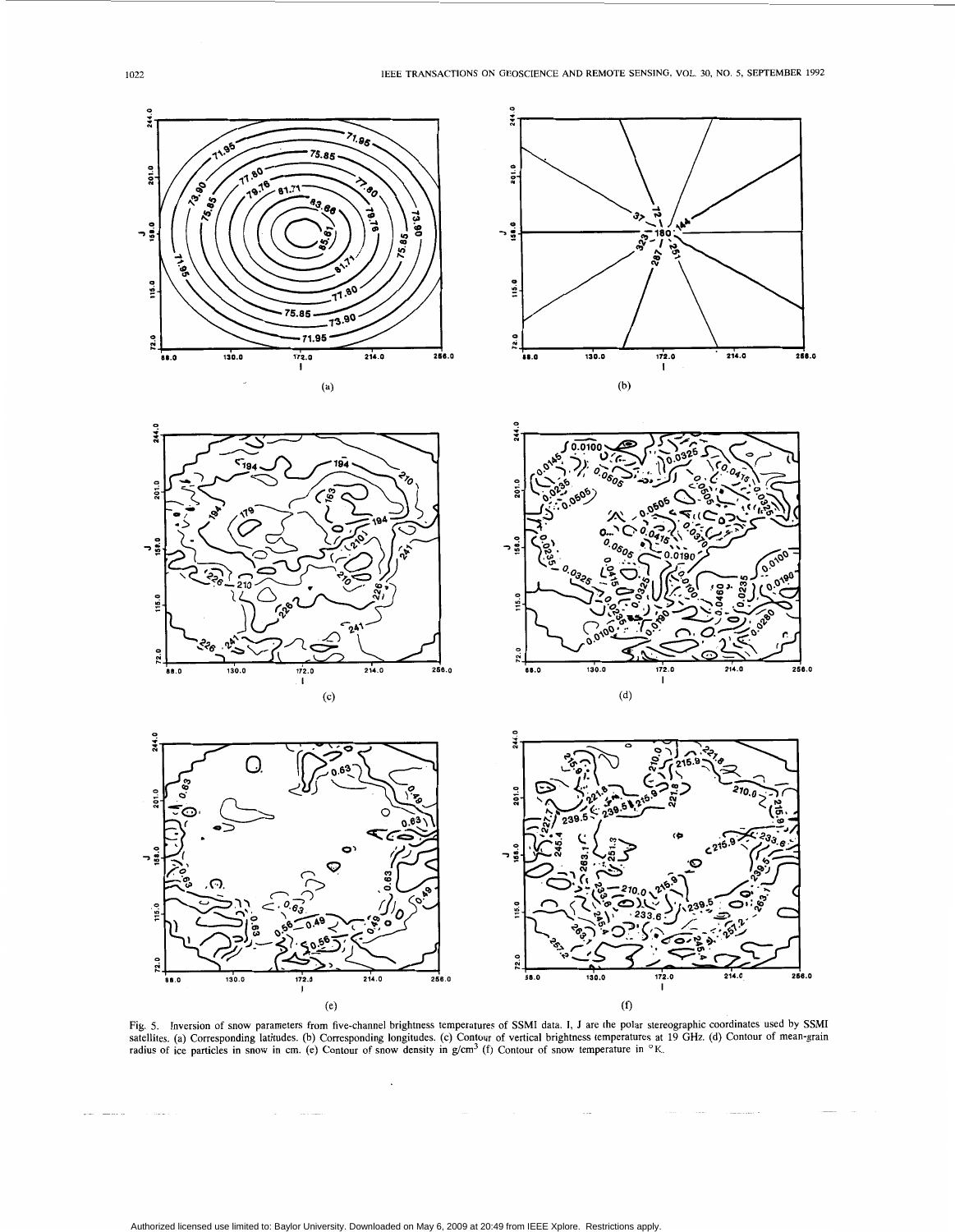profile and layered structure that has been neglected in the present three-parameter model. The layered structure generally is more reflective and decreases the brightness temperature. With that extra reflective effect ignored, the inverted physical temperature can be smaller than it should be.

#### **VI.** CONCLUSION

The inversion of snow parameters from passive microwave remote sensing measurements are performed with a neural network trained with a dense media multiple scattering model. The basic idea is to use the input-output pairs generated by the scattering model to train the neural network. The total training time includes the generation of input-output pairs based on dense media theory and the training of the neural network with the input-output pairs and backpropagation algorithm. The training time can be large. However, once the neural network is trained, it can invert snow parameters speedily from the measurements. We note that the multifrequency and two-polarization measurements are very important for the convergence of the weighting coefficients of the neural network. Without either of them, the weighting coefficients diverge. **It** is shown that the neural network yields good results for the simulated testing data with absolute percentage errors for mean-grain size of ice particles in snow and snow density less than 10%, absolute error for snow temperature less than 3° K. We also use the neural network with the trained weighting coefficients to invert the **SSMI** data over the Antarctica region. The available ground truth information at selected sites can also be incorporated in the training by tuning the neural network. The result neural network can interpolate well between the ground truth and the model predictions. This subject is also presently studied. Model refinement and improvement of inversion algorithm are presently being developed.

#### **REFERENCES**

- [l] D. L. Phillips, "A technique for the numerical solution of certain integral equations of the first kind," *J.* **Assoc.** *Comput. Mach.,* vol. 9, pp. 84-97, 1962.
- [2] A. Ishimaru, *Wave Propagation and Scattering in Random Media,* vol. 2. [3] G. Backus and F. Gilbert, ''Uniqueness in the inversion of inaccurate New York: Academic Press, 1978.
- gross Earth data," *Phil. Trans. R. Soc. London Ser.* A266, pp. 123-192, 1970.
- [4] E. R. Westwater and A. Cohen, "Application of Backus-Gilbert inversion technique in determination of aerosol size distributions from optical
- scattering measurements," *Appl. Opt.,* vol. 12, pp. 1340-1348, 1973. *[5]* A. Ishimaru, R. J. Marks **11, L.** Tsang, C. M. Lam, and D. C. Park, "Particle size distribution determination using optical sensing and neural
- networks," *Opt. Lett.,* vol. 15, no. 21, pp. 1221-1223, 1990. (61 L. Atlas, R. Cole, Y. Muthusamy, A. Lippman, G. Connor, D. Park, M. El-Sharkawi, and R. Marks 11, "A performance comparison of trained multi-layer perceptrons and trained classification trees," submitted to *Proc. IEEE* Special Issue on Neural Networks, Aug. 1990.
- [7] **D.** E. Rumelhart and J. L. McClelland, Eds., *Parallel Distributed Processing.*  Cambridge, MA: MIT Press, 1986.
- [8] R. P. Lippmann, "Introduction to computing with neural nets," *IEEE ASSP.,* vol. 4, no. 2, pp. 4-22, Apr. 1987.
- [9] L. Tsang, J. A. Kong, and R. T. Shin, *Theory of Microwave Remote Sensing.* New York: Wiley-Interscience, 1985.
- [10] B. Wen, L. Tsang, D. P. Winebrenner, and A. Ishimaru, "Dense medium radiative transfer theory: comparison with experiment and application to microwave remote sensing and polarimetry," *IEEE Trans. Geosci. Remote Sensing,* vol. 28, pp. 46-59, 1990.
- [12] A. T. C. Chang, B. J. Choudhury, and P. Gloersen, "Microwave brightness of polar fim as measured by Nimbus *5* and *6* ESMR," *J. Glaciology,* vol 25, no. 91, 1980.
- R. J. Baxter, "Ornstein-Zernike relation for a disordered fluid," *Australian J. of Physics,* vol. 21, pp. 563-569, 1968.
- [14] R. J. Baxter, "Ornstein-Zernike relation and Percus-Yevick approximation for fluid mixtures," *J. of Chemical Physics,* vol. 52, pp. 4559-4562, 1970.
- K. H. Ding and L. Tsang, "Effective propagation constants in media  $[15]$ with densely distributed dielectric particles of multiple sizes and permittivities," Ch. 3 of *Progress in Electromagnetic Research,* vol. l., J. **A.** Kong, Ed. New York: Elsevier, 1989, pp. 241-295.
- L. Tsang, "Dense media radiative transfer theory **for** dense discrete random media with spherical particles of multiple sizes and permittivities," Ch. *5* of *Progress in Electromagnetic Research,* vol. 6. New York: Elsevier, 1992.
- $[17]$ A. Ishimaru and Y. Kuga, "Attenuation constant **of** coherent field in a dense distribution of particles," *J. Opt. Soc. Amer.,* vol. 72, pp. 1317-1320, 1982.
- [18] C. Mandt, Y. Kuga, L. Tsang, and A. Ishimaru, "Microwave propagation and scattering in a dense distribution of spherical particles: Experiment and Theory," *Waves in Random Media,* vol. 2, no. 3, pp. 225-234, 1992.
- L. Tsang, C. Mandt, and K. H. Ding, "Monte Carlo simulations of extinction rate of dense media with randomly distributed spheres based on solution of Maxwell's equations," *Optics Letters,* vol. 17, no. *5,* pp. 314-316, 1992.
- R. D. West, *Polarimetric Radar Signatures for Two Layers* of *Dense*
- *Random Media,* M. *S.* thesis, University of Washington, 1990. **D.** Sobajic and *Y.* Pao, "Artificial neural-net based dynamic security  $[21]$ assessment for electric power system," *IEEE Trans. on Power Systems,*  vol. 4, pp. 220-228, Feb. 1989.
- H. Mori, H. Uematsu, **S.** Tsuzuki, T. Sakurai, Y. Kojima, and K. Suzuki, "Identification of harmonic loads in power systems using an artificial neural network," *Proc. of 2nd Symp. on Expert Systems Applications to Power Systems,* pp. 371-377, July 1989.
- E. H. Chan, "Application of neural-network computing in intelligent
- alarm processing," *Proc.* of *PICA,* pp. 246-251, May 1989. H. Tanaka, **S.** Matsuda, H. Ogi, Y. Izui, H. Taoka, and T. Sakaguchi, "Design and evaluation of neural network for fault diagnosis," *Proc.*  of *2nd Symp. on Expert Systems Application to Power Systems,* pp. 378-384, July 1989.
- [25] H. Mori and S. Tsuzuki, "Power system topological observability analysis using a neural network model," *Proc. of 2nd Symp. on Expert System Application to Power Systems,* pp. 385-391, July 1989.
- [26] R. A. Jacobs, "Increased rates of convergence through learning rate adaptation," *Neural Network,* vol. 1, pp. 295-307, 1988.
- **S.** C. Colbeck, "The layered character of snow covers," *Reviews of Geophysics,* vol. 29, no. 1. pp. 81-96, Feb. 1991.
- [28] R. West, D. Winebrenner, and L. Tsang, "Comparison of dense medium radiative transfer theory with extinction, scattering and emission data for snow," presented at the Joint IEEE/URSI meeting, International Geoscience and Remote Sensing Symposium, IGARSS' 91, (URSI 91). June 3-6, 1991, Espoo, Finland.



**Leung Tsang** (S'73-M'75-SM'85-F'90) received the B.S., M.S.E.E., and Ph.D. degrees in 1971,1973, and 1976, respectively, from the Massachusetts Institute of Technology.

He is presently a professor of electrical engineering at the University of Washington. Between 1980 and 1983 he was with the Department of Electrical Engineering and the Remote Sensing Center at Texas A&M University. He was a research engineer with Schlumberger between 1976 and 1978. His current research interests are in microwave remote

sensing, waves in random media, and solid state theory of optoelectronics. He is coauthor of the book *Theory of Microwave Sensing* (Wiley-Interscience, 9185). He is an editor of the *Journal* of *Electromagnetic Waves and Applications,* on the editorial board of the *Journal* of *Waves in Random Media,*  an associate editor of *Radio Science,* and an associate editor of IEEE TRANSACTIONS ON GEOSCIENCE AND REMOTE SENSING.

Dr. Tsang is a member **of** the Electromagnetics Academy.